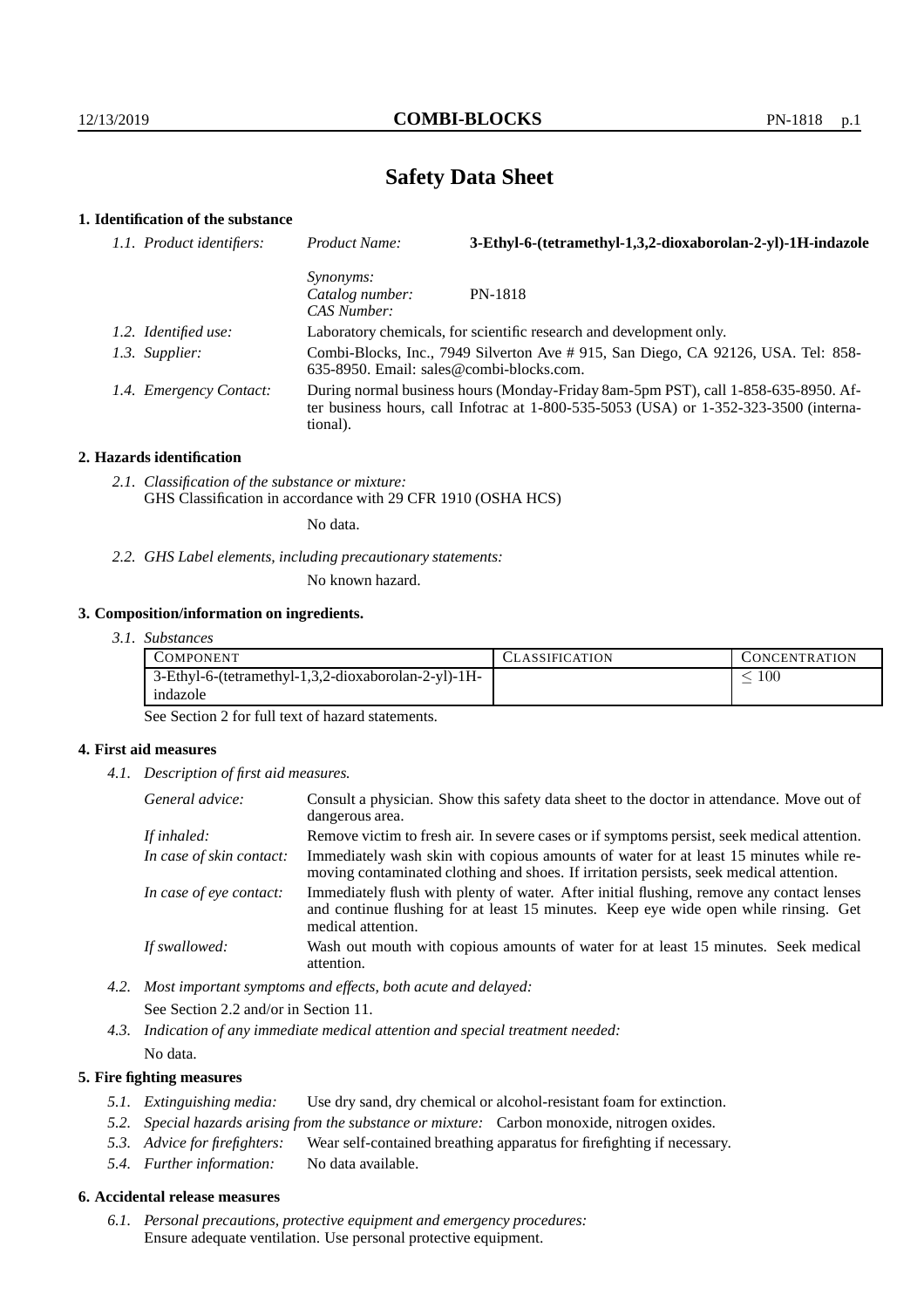|                                                                                                               | 6.2. Environmental precautions:                                                                                                                                                                                                                                    |                                                                                                                                                                                                                                                                                                                        |  |  |
|---------------------------------------------------------------------------------------------------------------|--------------------------------------------------------------------------------------------------------------------------------------------------------------------------------------------------------------------------------------------------------------------|------------------------------------------------------------------------------------------------------------------------------------------------------------------------------------------------------------------------------------------------------------------------------------------------------------------------|--|--|
|                                                                                                               | Should not be released into the environment. See Section 12 for additional ecological information.                                                                                                                                                                 |                                                                                                                                                                                                                                                                                                                        |  |  |
|                                                                                                               | 6.3. Methods and materials for containment and cleaning up:                                                                                                                                                                                                        |                                                                                                                                                                                                                                                                                                                        |  |  |
|                                                                                                               |                                                                                                                                                                                                                                                                    | Sweep up or vacuum up spillage and collect in suitable container for disposal.                                                                                                                                                                                                                                         |  |  |
|                                                                                                               | 6.4. Reference to other sections:                                                                                                                                                                                                                                  |                                                                                                                                                                                                                                                                                                                        |  |  |
|                                                                                                               |                                                                                                                                                                                                                                                                    | Refer to protective measures listed in Sections 8 and 13.                                                                                                                                                                                                                                                              |  |  |
|                                                                                                               | 7. Handling and storage                                                                                                                                                                                                                                            |                                                                                                                                                                                                                                                                                                                        |  |  |
|                                                                                                               | 7.1. Precautions for safe handling: Avoid contact with skin and eyes. Avoid inhalation of vapour or mist. Keep away<br>from sources of ignition - No smoking. Take measures to prevent the build up of electro-<br>static charge. For precautions see section 2.2. |                                                                                                                                                                                                                                                                                                                        |  |  |
|                                                                                                               | 7.2. Conditions for safe storage, including any incompatibilities: Store refrigerated. Keep container tightly closed in<br>a dry and well-ventilated place. Containers which are opened must be carefully resealed<br>and kept upright to prevent leakage.         |                                                                                                                                                                                                                                                                                                                        |  |  |
|                                                                                                               | 7.3. Specific end use(s):                                                                                                                                                                                                                                          | Laboratory chemicals, for scientific research and development only.                                                                                                                                                                                                                                                    |  |  |
|                                                                                                               | 8. Exposure Controls / Personal protection                                                                                                                                                                                                                         |                                                                                                                                                                                                                                                                                                                        |  |  |
|                                                                                                               | 8.1. Control parameters:                                                                                                                                                                                                                                           |                                                                                                                                                                                                                                                                                                                        |  |  |
| Components with workplace control parameters: Contains no substances with occupational exposure limit values. |                                                                                                                                                                                                                                                                    |                                                                                                                                                                                                                                                                                                                        |  |  |
|                                                                                                               | 8.2. Exposure controls:                                                                                                                                                                                                                                            |                                                                                                                                                                                                                                                                                                                        |  |  |
|                                                                                                               | Appropriate engineering controls: Ensure that eyewash stations and safety showers are close to the workstation<br>location. Ensure adequate ventilation, especially in confined areas.                                                                             |                                                                                                                                                                                                                                                                                                                        |  |  |
|                                                                                                               | Personal protective equipment:                                                                                                                                                                                                                                     |                                                                                                                                                                                                                                                                                                                        |  |  |
|                                                                                                               | Eye/face protection:                                                                                                                                                                                                                                               | Wear appropriate protective eyeglasses or chemical safety goggles as described by OSHA's<br>eye and face protection regulations in 29 CFR 1910.133 or European Standard EN166.                                                                                                                                         |  |  |
|                                                                                                               | Skin protection:                                                                                                                                                                                                                                                   | Handle with gloves. Gloves must be inspected prior to use. Use proper glove removal<br>technique (without touching glove's outer surface) to avoid skin contact with this product.<br>Dispose of contaminated gloves after use in accordance with applicable laws and good<br>laboratory practices. Wash and dry hands |  |  |

Body Protection: Complete suit protecting against chemicals, Flame retardant antistatic protective clothing., The type of protective equipment must be selected according to the concentration and amount of the dangerous substance at the specific workplace.

Respiratory protection:

Control of environmental exposure: Prevent further leakage or spillage if safe to do so. Do not let product enter drains.

# **9. Physical and chemical properties**

*9.1. Information on basic physical and chemical properties*

| (a)               | Appearance:                                   | No data  |
|-------------------|-----------------------------------------------|----------|
| (b)               | Odour:                                        | No data  |
| (c)               | Odour Threshold:                              | No data  |
| (d)               | pH:                                           | No data  |
| (e)               | Melting point/freezing point:                 | No date. |
| (f)               | Initial boiling point and boiling range:      | No data  |
| (g)               | Flash point:                                  | No data  |
| (h)               | Evaporatoin rate:                             | No data  |
| (i)               | Flammability (solid, gas):                    | No data  |
| (j)               | Upper/lower flammability or explosive limits: | No data  |
| $\left( k\right)$ | Vapour pressure:                              | No data  |
| (1)               | Vapour density:                               | No data  |
| (m)               | Relative density:                             | No data  |
| (n)               | Water solubility:                             | No data  |
| $\circ$           | Partition coefficient: n-octanol/water:       | No data  |
| (p)               | Auto-ignition:                                | No data  |
| (q)               | Decomposition temperature:                    | No data  |
| (r)               | Viscosity:                                    | No data  |
| (s)               | Explosive properties:                         | No data  |
| (t)               | Oxidizing properties:                         | No data  |
|                   |                                               |          |